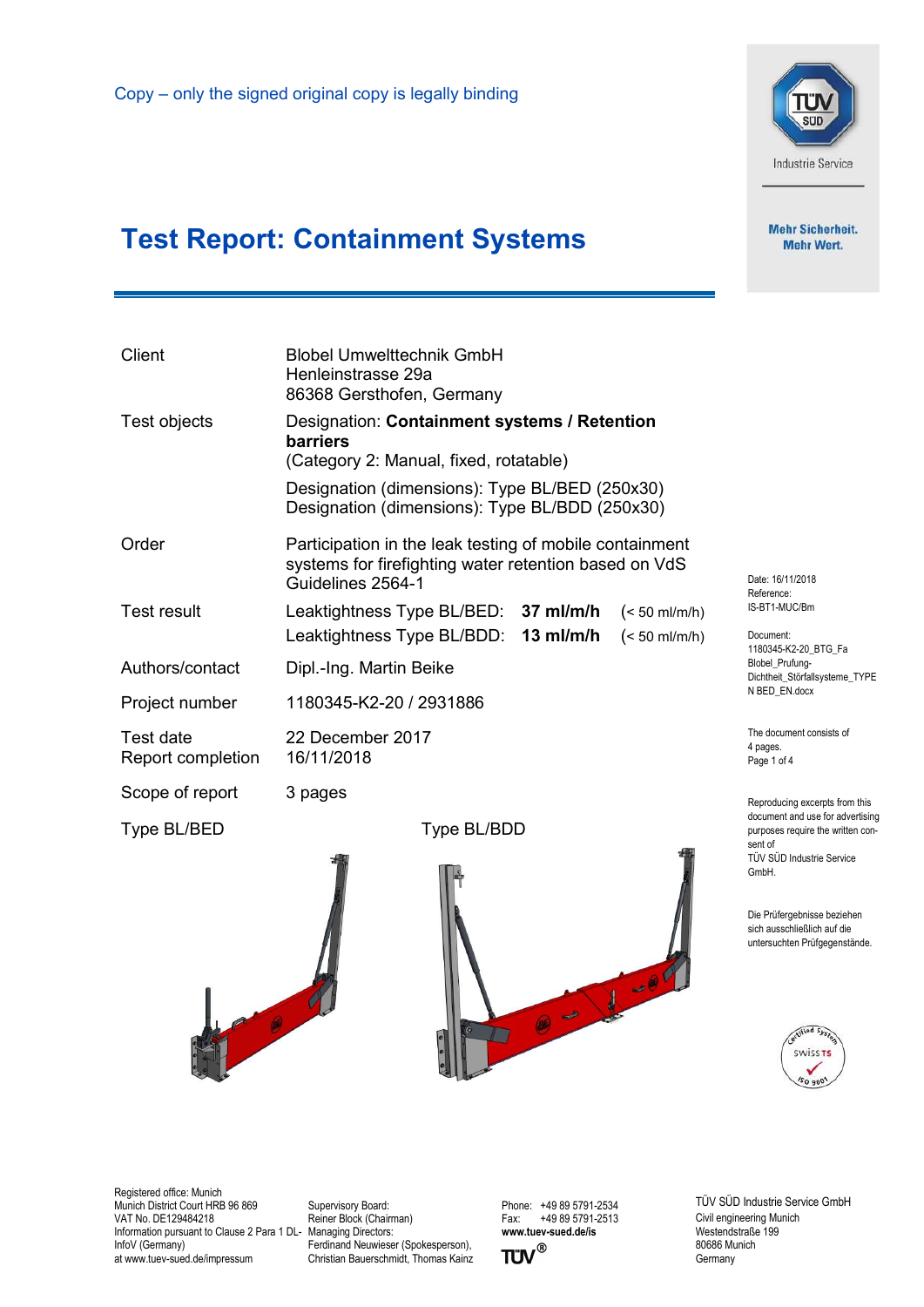| Page 2 of 3   | Copy – only the signed original copy is legally binding                                                                            |
|---------------|------------------------------------------------------------------------------------------------------------------------------------|
|               | Reference, Date, Project No.: IS-BT1-MUC, Bm /-Si, 16/11/2018, 1180345-K2-20 / 2931886                                             |
| Client:       | Blobel Umwelttechnik GmbH, Henleinstrasse 29a, 86368 Gersthofen, Germany                                                           |
| Test objects: | Type BL/BED and Type BL/BDD                                                                                                        |
| Order:        | Participation in the leak testing of mobile containment systems for firefighting water retention based on VdS<br>Guidelines 2564-1 |



## 1 Basis

With the letter dated 18 July 2018, TÜV SÜD Industrie Service GmbH (TÜV SÜD) was engaged by Blobel Umwelttechnik GmbH, Henleinstrasse 29a, 86368 Gersthofen, Germany as follows: Participation in the leak testing of mobile containment systems for firefighting water retention based on VdS Guidelines 2564-1, dated October 2004.

## 2 Actions / Notes

On 22 December 2017 and 16 August 2018 measurement meetings with leak testing based on Chap. 5.8 of the VdS Guidelines 2564-1 took place in the factory hall-type buildings of Blobel Umwelttechnik GmbH. Once in the hall at Ziegelleistr. 5 and once at Henleinstrasse 29a each in 86368 Gersthofen, Germany.

The following systems were examined: Type BL/BED and Type BL/BDD.

Test sequence (based on Chap. 5.8 of the VdS Guidelines 2564-1):

One-hour leak test

The following deviations from the leak test in accordance with Chap. 5.8 of VdS 2564-1 were found:

1. Substrate "Diamond height of 2 mm to DIN 59 220":

VdS 2564-1 specifies: "Diamond plate (checker plate) with a diamond height of 2 mm top DIN 59220 is used to simulate the substrate of the subsequent use conditions." The diamond height was 1.2 mm.

Products to DIN 59220 have a diamond (pattern) height of 1 mm to 2 mm. The question here is therefore whether the protection objective "leaktightness" to VdS 2564-1 really has to be verified for a diamond height of 2 mm or 1 mm to 2 mm, i.e. whether this is a transfer error from DIN 59220. To what extent a 2 mm, i.e. 0.8 mm higher diamond height than present actually influences the leaktightness test cannot be reliably foreseen without testing. But the diamond height used is standard and conforms to DIN 59220. The objective of the diamonds is to simulate the usual roughness of the substrate in the test. This is also achieved properly by a diamond height of 1.2 mm. The diamond height is therefore representative for different roughnesses.